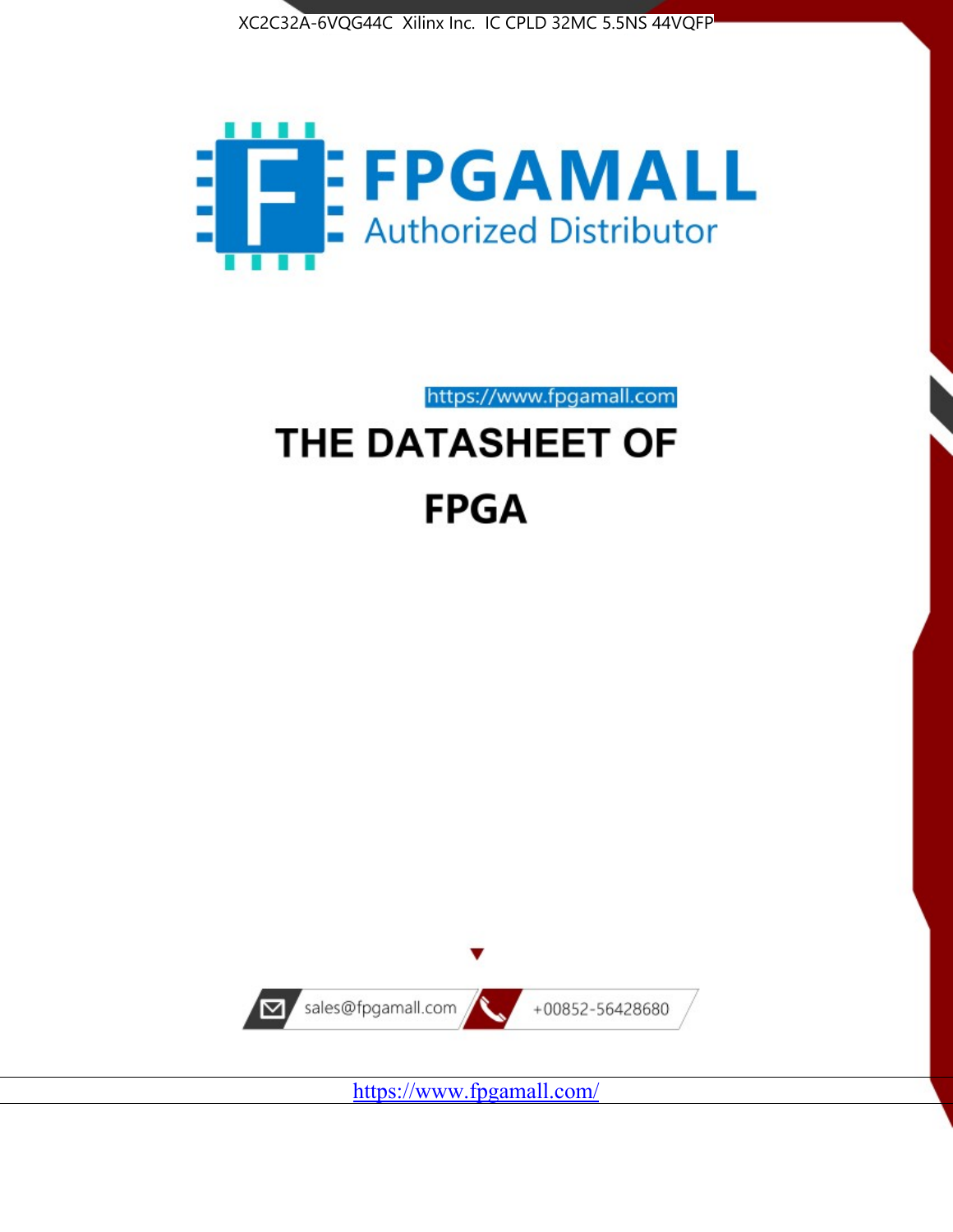

DS310 (v2.1) November 6, 2008 **DS310 (v2.1)** Product Specification

## **XC2C32A CoolRunner-II CPLD**

#### **Features**

- Optimized for 1.8V systems
	- As fast as 3.8 ns pin-to-pin logic delays
	- As low as 12 μA quiescent current
- Industry's best 0.18 micron CMOS CPLD
	- Optimized architecture for effective logic synthesis
	- Multi-voltage I/O operation: 1.5V through 3.3V
- Available in multiple package options
	- 32-land QFN with 21 user I/Os
	- 44-pin VQFP with 33 user I/Os
	- 56-ball CP BGA with 33 user I/Os
	- Pb-free available for all packages
- Advanced system features
	- Fastest in system programming
		- 1.8V ISP using IEEE 1532 (JTAG) interface
		- IEEE1149.1 JTAG Boundary Scan Test
	- Optional Schmitt-trigger input (per pin)
	- Two separate I/O banks
	- RealDigital 100% CMOS product term generation
	- Flexible clocking modes
	- Optional DualEDGE triggered registers
	- Global signal options with macrocell control
		- Multiple global clocks with phase selection per macrocell
		- Multiple global output enables
		- Global set/reset
	- Efficient control term clocks, output enables and set/resets for each macrocell and shared across function blocks
	- Advanced design security
	- Open-drain output option for Wired-OR and LED drive
	- Optional configurable grounds on unused I/Os
	- Optional bus-hold, 3-state, or weak pullup on selected I/O pins
	- Mixed I/O voltages compatible with 1.5V, 1.8V, 2.5V, and 3.3V logic levels
	- PLA architecture
		- Superior pinout retention
		- 100% product term routability across function block
	- Hot pluggable

Refer to the CoolRunner™-II family data sheet for the architecture description.

#### **Description**

The CoolRunner™-II 32-macrocell device is designed for both high performance and low power applications. This lends power savings to high-end communication equipment and high speed to battery operated devices. Due to the low power stand-by and dynamic operation, overall system reliability is improved.

This device consists of two Function Blocks interconnected by a low power Advanced Interconnect Matrix (AIM). The AIM feeds 40 true and complement inputs to each Function Block. The Function Blocks consist of a 40 by 56 P-term PLA and 16 macrocells which contain numerous configuration bits that allow for combinational or registered modes of operation.

Additionally, these registers can be globally reset or preset and configured as a D or T flip-flop or as a D latch. There are also multiple clock signals, both global and local product term types, configured on a per macrocell basis. Output pin configurations include slew rate limit, bus hold, pull-up, open drain, and programmable grounds. A Schmitt trigger input is available on a per input pin basis. In addition to storing macrocell output states, the macrocell registers can be configured as "direct input" registers to store signals directly from input pins.

Clocking is available on a global or Function Block basis. Three global clocks are available for all Function Blocks as a synchronous clock source. Macrocell registers can be individually configured to power up to the zero or one state. A global set/reset control line is also available to asynchronously set or reset selected registers during operation. Additional local clock, synchronous clock-enable, asynchronous set/reset, and output enable signals can be formed using product terms on a per-macrocell or per-Function Block basis.

The CoolRunner-II 32-macrocell CPLD is I/O compatible with standard LVTTL and LVCMOS18, LVCMOS25, and LVCMOS33 (see Table 1). This device is also 1.5V I/O compatible with the use of Schmitt-trigger inputs.

Another feature that eases voltage translation is I/O banking. Two I/O banks are available on the CoolRunner-II 32A macrocell device that permit easy interfacing to 3.3V, 2.5V, 1.8V, and 1.5V devices.

© 2004–2008 Xilinx, Inc. All Xilinx trademarks, registered trademarks, patents, and disclaimers are as listed at **<http://www.xilinx.com/legal.htm>**. All other trademarks and registered trademarks are the property of their respective owners. All specifications are subject to change without notice.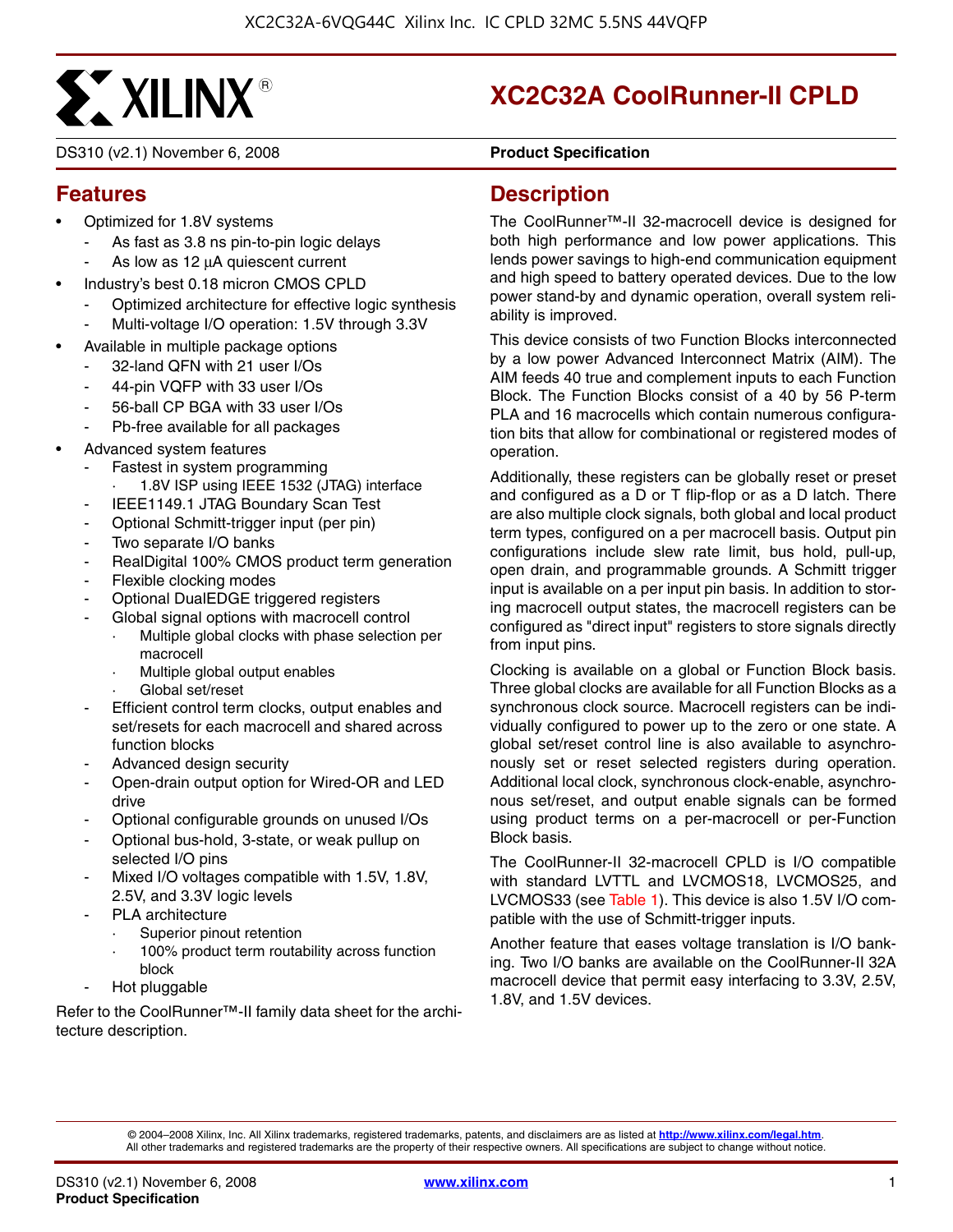#### **RealDigital Design Technology**

Xilinx® CoolRunner-II CPLDs are fabricated on a 0.18 micron process technology which is derived from leading edge FPGA product development. CoolRunner-II CPLDs employ RealDigital, a design technique that makes use of CMOS technology in both the fabrication and design methodology. RealDigital design technology employs a cascade of CMOS gates to implement sum of products instead of traditional sense amplifier methodology. Due to this technology, Xilinx CoolRunner-II CPLDs achieve both high performance and low power operation.

#### **Supported I/O Standards**

The CoolRunner-II CPLD 32 macrocell features both LVCMOS and LVTTL I/O implementations. See Table 1 for I/O standard voltages. The LVTTL I/O standard is a general purpose EIA/JEDEC standard for 3.3V applications that use an LVTTL input buffer and Push-Pull output buffer. The LVCMOS standard is used in 3.3V, 2.5V, and 1.8V applications. CoolRunner-II CPLDs are also 1.5V I/O compatible with the use of Schmitt-trigger inputs.

*Table 1:* **I/O Standards for XC2C32A**

| <b>IOSTANDARD</b><br><b>Attribute</b> | Output<br>V <sub>CCIO</sub> | Input<br>V <sub>CCIO</sub> | <b>Input</b><br>$V_{REF}$ | <b>Board</b><br><b>Termination</b><br>Voltage V <sub>T</sub> |
|---------------------------------------|-----------------------------|----------------------------|---------------------------|--------------------------------------------------------------|
| LVTTL                                 | 3.3                         | 3.3                        | N/A                       | N/A                                                          |
| LVCMOS33                              | 3.3                         | 3.3                        | N/A                       | N/A                                                          |
| LVCMOS25                              | 2.5                         | 2.5                        | N/A                       | N/A                                                          |
| LVCMOS18                              | 1.8                         | 1.8                        | N/A                       | N/A                                                          |
| LVCMOS15 $(1)$                        | 1.5                         | 1.5                        | N/A                       | N/A                                                          |

1. LVCMOS15 requires Schmitt-trigger inputs.



*Figure 1:* **I<sub>CC</sub>** vs. Frequency

#### *Table 2:* **I<sub>CC</sub>** vs. Frequency (LVCMOS 1.8V T<sub>A</sub> = 25°C)<sup>(1)</sup>

|                              |       | <b>Frequency (MHz)</b> |     |      |      |                                  |      |      |      |      |      |
|------------------------------|-------|------------------------|-----|------|------|----------------------------------|------|------|------|------|------|
|                              |       | 25                     | 50  | 75   | 100  | 150                              | 175  | 200  | 225  | 250  | 300  |
| Typical I <sub>CC</sub> (mA) | 0.016 | 0.87                   | .75 | 2.61 | 3.44 | $\overline{\phantom{0}}$<br>5.16 | 5.99 | 6.81 | 7.63 | 8.36 | 9.93 |

#### **Notes:**

1. 16-bit up/down, resettable binary counter (one counter per function block).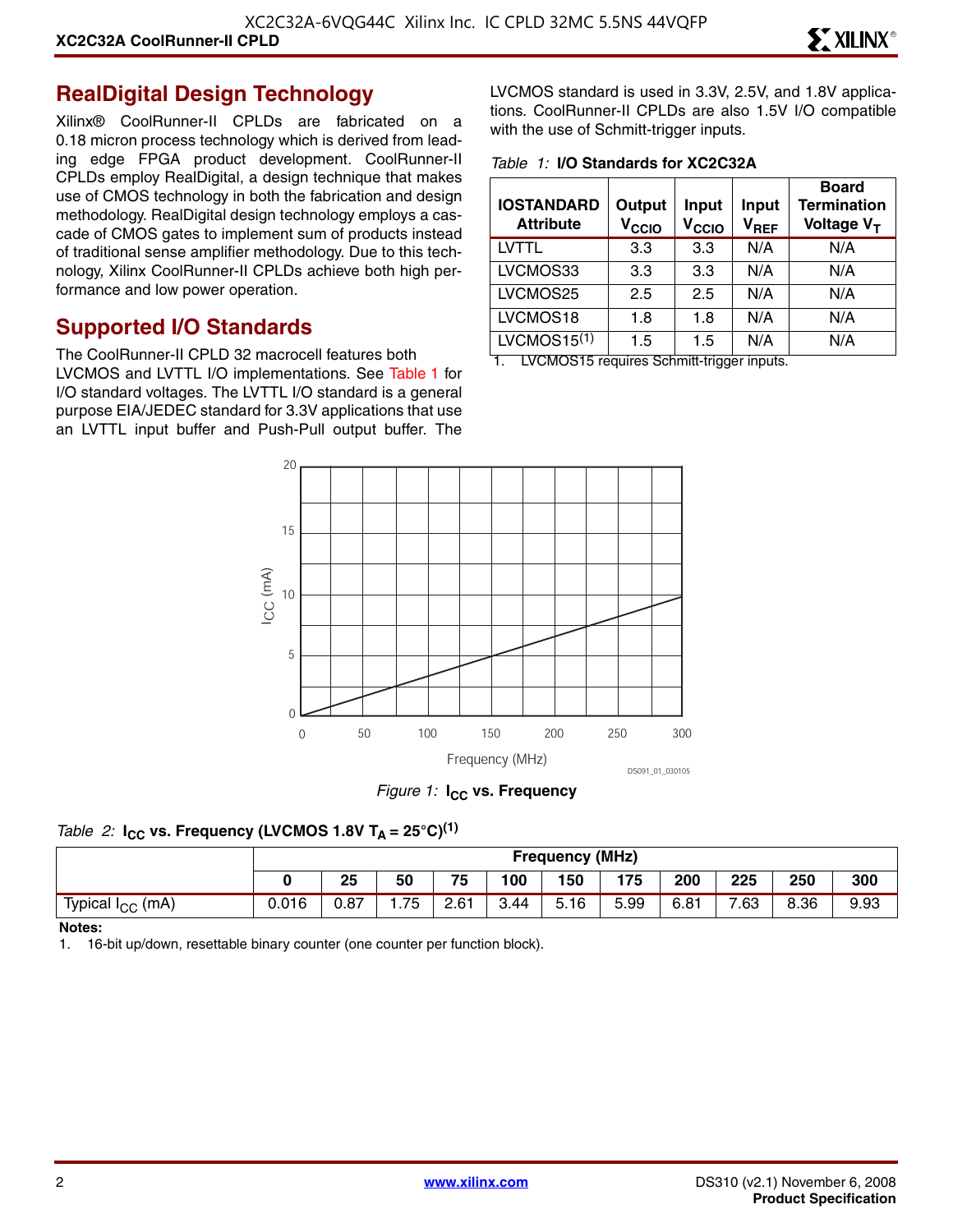#### **Absolute Maximum Ratings**

| Symbol                 | <b>Description</b>                | <b>Value</b>    | <b>Units</b> |
|------------------------|-----------------------------------|-----------------|--------------|
| $V_{\rm CC}$           | Supply voltage relative to ground | $-0.5$ to 2.0   |              |
| V <sub>CCIO</sub>      | Supply voltage for output drivers | $-0.5$ to 4.0   |              |
| $V_{JTAG}^{(2)}$       | JTAG input voltage limits         | $-0.5$ to 4.0   |              |
| V <sub>CCAUX</sub>     | JTAG input supply voltage         | $-0.5$ to 4.0   | v            |
| $V_{\text{IN}}^{(1)}$  | Input voltage relative to ground  | $-0.5$ to 4.0   |              |
| $V_{TS}^{(1)}$         | Voltage applied to 3-state output | $-0.5$ to 4.0   |              |
| $T_{\text{STG}}^{(3)}$ | Storage Temperature (ambient)     | $-65$ to $+150$ | °C           |
| Т.,                    | Junction Temperature              | $+150$          | °C           |

**Notes:** 

1. Maximum DC undershoot below GND must be limited to either 0.5V or 10 mA, whichever is easiest to achieve. During transitions, the device pins might undershoot to –2.0V or overshoot to +4.5V, provided this overshoot or undershoot lasts less than 10 ns and with the forcing current being limited to 200 mA.

2. Valid over commercial temperature range.

3. For soldering guidelines and thermal considerations, see the [Device Packaging](http://www.xilinx.com/support/documentation/package_specifications.htm) information on the Xilinx website. For Pb free packages, see [XAPP427](http://www.xilinx.com/support/documentation/application_notes/xapp427.pdf).

#### **Recommended Operating Conditions**

| Symbol              | <b>Parameter</b>                                   |                                                   |     | Max | <b>Units</b> |
|---------------------|----------------------------------------------------|---------------------------------------------------|-----|-----|--------------|
| $V_{\rm CC}$        | Supply voltage for internal logic                  | Commercial $T_A = 0$ °C to +70°C                  |     | 1.9 | v            |
|                     | and input buffers                                  | Industrial $T_A = -40^{\circ}C$ to $+85^{\circ}C$ | 1.7 | 1.9 | v            |
| V <sub>CCIO</sub>   | Supply voltage for output drivers @ 3.3V operation |                                                   | 3.0 | 3.6 | V            |
|                     | Supply voltage for output drivers @ 2.5V operation |                                                   | 2.3 | 2.7 | V            |
|                     | Supply voltage for output drivers @ 1.8V operation |                                                   | 1.7 | 1.9 | V            |
|                     | Supply voltage for output drivers @ 1.5V operation |                                                   | 1.4 | 1.6 | V            |
| $\rm v_{\rm CCAUX}$ | JTAG programming pins                              |                                                   | 1.7 | 3.6 | v            |

#### **DC Electrical Characteristics Over Recommended Operating Conditions**

| Symbol                      | <b>Parameter</b>                  | <b>Test Conditions</b>                            | <b>Typical</b> | Max.   | <b>Units</b> |
|-----------------------------|-----------------------------------|---------------------------------------------------|----------------|--------|--------------|
| <sup>I</sup> CCSB           | <b>Standby current Commercial</b> | $V_{\rm CC}$ = 1.9V, $V_{\rm CCIO}$ = 3.6V        | 22             | 90     | μA           |
| <sup>I</sup> CCSB           | Standby current Industrial        | $V_{\text{CC}} = 1.9V$ , $V_{\text{CCIO}} = 3.6V$ | 38             | 150    | μA           |
| $I_{\rm CC}$ <sup>(1)</sup> | Dynamic current                   | f = 1 MHz                                         |                | 0.25   | mA           |
|                             |                                   | $f = 50$ MHz                                      |                | 2.5    | mA           |
| $C_{JTAG}$                  | JTAG input capacitance            | $= 1 MHz$                                         |                | 10     | pF           |
| $C_{CLK}$                   | Global clock input capacitance    | $= 1$ MHz                                         |                | 12     | pF           |
| $C_{10}$                    | I/O capacitance                   | $= 1 MHz$                                         |                | 10     | pF           |
| $I_{\parallel}$ (2)         | Input leakage current             | $V_{IN}$ = 0V or $V_{CGIO}$ to 3.9V               |                | $+/-1$ | μA           |
| $I_{\text{IH}}^{(2)}$       | I/O High-Z leakage                | $V_{IN}$ = 0V or $V_{CClO}$ to 3.9V               |                | $+/-1$ | μA           |

**Notes:** 

1. 16-bit up/down resettable binary counter (one per Function Block) tested at  $V_{CC} = V_{CCIO} = 1.9V$ .<br>2. See Quality and Reliability section of the CoolRunner-II family data sheet.

See Quality and Reliability section of the CoolRunner-II family data sheet.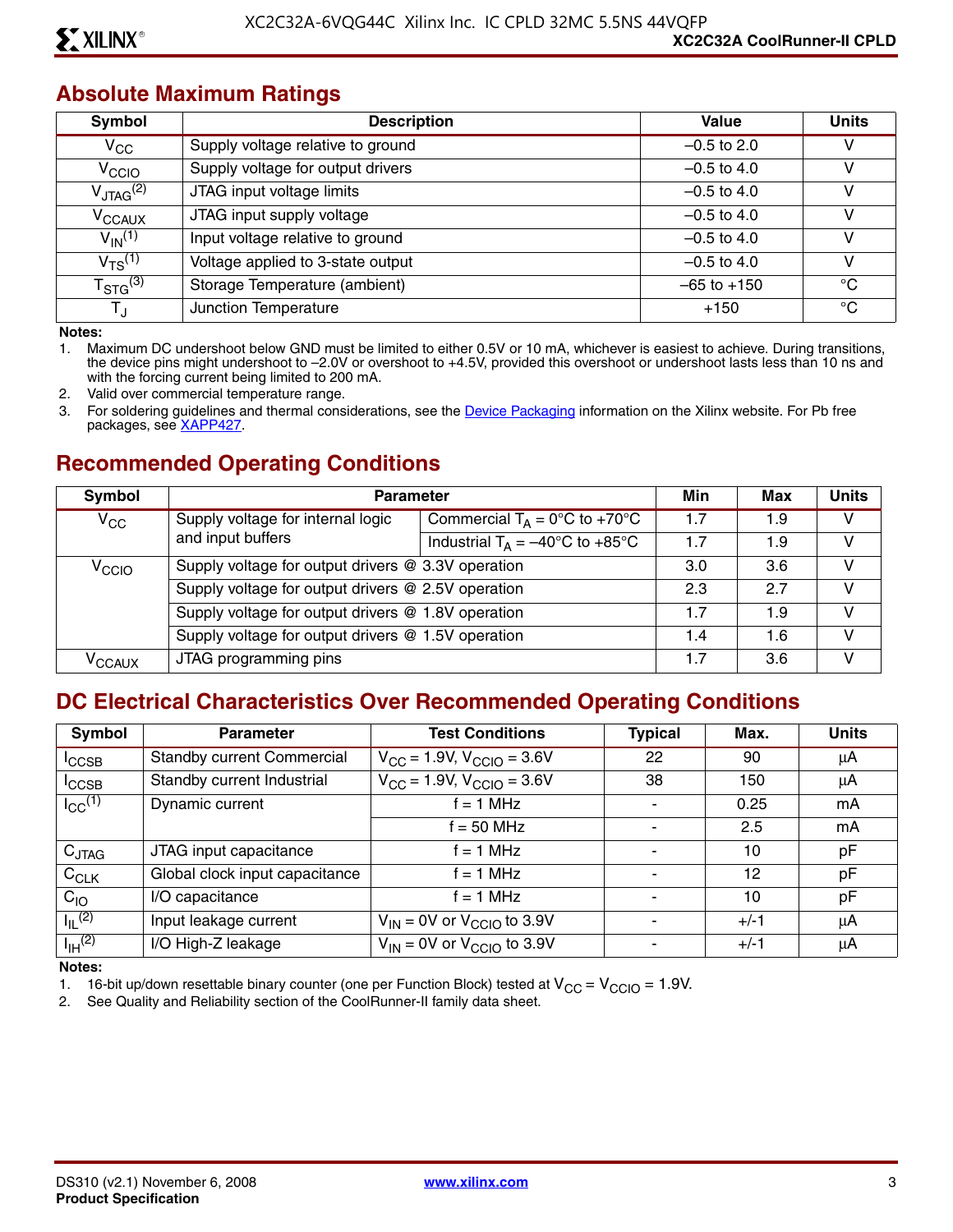## **LVCMOS 3.3V and LVTTL 3.3V DC Voltage Specifications**

| Symbol            | <b>Parameter</b>          | <b>Test Conditions</b>                                  | Min.                     | Max. | <b>Units</b> |
|-------------------|---------------------------|---------------------------------------------------------|--------------------------|------|--------------|
| V <sub>CCIO</sub> | Input source voltage      |                                                         | 3.0                      | 3.6  | V            |
| $V_{\text{IH}}$   | High level input voltage  |                                                         | 2                        | 3.9  | V            |
| $V_{IL}$          | Low level input voltage   |                                                         | $-0.3$                   | 0.8  | V            |
| $V_{OH}$          | High level output voltage | $I_{OH} = -8$ mA, $V_{CClO} = 3V$                       | $V_{\text{CCIO}} - 0.4V$ |      | v            |
|                   |                           | $I_{OH} = -0.1$ mA, $V_{CGIO} = 3V$                     | $V_{\text{CCIO}} - 0.2V$ |      | $\vee$       |
| $V_{OL}$          | Low level output voltage  | $I_{\text{OI}} = 8 \text{ mA}$ , $V_{\text{CClO}} = 3V$ |                          | 0.4  | V            |
|                   |                           | $I_{OL} = 0.1$ mA, $V_{CCIO} = 3V$                      |                          | 0.2  | V            |

## **LVCMOS 2.5V DC Voltage Specifications**

| Symbol            | <b>Parameter</b>          | <b>Test Conditions</b>                                             | Min.                     | Max.                          | <b>Units</b> |
|-------------------|---------------------------|--------------------------------------------------------------------|--------------------------|-------------------------------|--------------|
| V <sub>CCIO</sub> | Input source voltage      |                                                                    | 2.3                      | 2.7                           | v            |
| V <sub>IH</sub>   | High level input voltage  |                                                                    | 1.7                      | $V_{\text{CCIO}} + 0.3^{(1)}$ | V            |
| $V_{IL}$          | Low level input voltage   |                                                                    | $-0.3$                   | 0.7                           | V            |
| $V_{OH}$          | High level output voltage | $I_{OH} = -8$ mA, $V_{CGIO} = 2.3V$                                | $V_{\rm CClO}$ – 0.4V    |                               | v            |
|                   |                           | $I_{OH} = -0.1$ mA, $V_{CGIO} = 2.3V$                              | $V_{\text{CCIO}} - 0.2V$ |                               | v            |
| $V_{OL}$          | Low level output voltage  | $I_{OL}$ = 8 mA, $V_{CCIO}$ = 2.3V                                 | $\overline{\phantom{a}}$ | 0.4                           | V            |
|                   |                           | $I_{\text{OI}} = 0.1 \text{mA}$ , $V_{\text{CGIO}} = 2.3 \text{V}$ |                          | 0.2                           | V            |

1. The V<sub>IH</sub> Max value represents the JEDEC specification for LVCMOS25. The CoolRunner-II CPLD input buffer can tolerate up to 3.9V without physical damage.

#### **LVCMOS 1.8V DC Voltage Specifications**

| Symbol            | Parameter <sup>(1)</sup>  | Test Conditions                                                      | Min.                     | Max.                          | Units |
|-------------------|---------------------------|----------------------------------------------------------------------|--------------------------|-------------------------------|-------|
| V <sub>CCIO</sub> | Input source voltage      |                                                                      | 1.7                      | 1.9                           | v     |
| $V_{\text{IH}}$   | High level input voltage  |                                                                      | 0.65 x $\rm V_{\rm CCO}$ | $V_{\text{CCIO}} + 0.3^{(1)}$ | V     |
| $V_{IL}$          | Low level input voltage   |                                                                      | $-0.3$                   | 0.35 x $\rm V_{\rm CClO}$     | V     |
| $V_{OH}$          | High level output voltage | $I_{OH} = -8$ mA, $V_{CCIO} = 1.7V$                                  | $V_{\rm CClO}$ – 0.45    |                               | v     |
|                   |                           | $I_{OH} = -0.1$ mA, $V_{CCIO} = 1.7V$                                | $V_{\text{CCIO}} - 0.2$  |                               | v     |
| $V_{OL}$          | Low level output voltage  | $I_{OL} = 8$ mA, $V_{CCIO} = 1.7V$                                   | $\blacksquare$           | 0.45                          | v     |
|                   |                           | $I_{\text{OI}} = 0.1 \text{ mA}$ , $V_{\text{CCIO}} = 1.7 \text{ V}$ | ۰                        | 0.2                           | V     |

1. The V<sub>IH</sub> Max value represents the JEDEC specification for LVCMOS18. The CoolRunner-II CPLD input buffer can tolerate up to 3.9V<br>without physical damage.

## **LVCMOS 1.5V DC Voltage Specifications**

| Symbol            | <b>Parameter</b>                   | <b>Test Conditions</b>                | Min.                         | Max.                         | <b>Units</b> |
|-------------------|------------------------------------|---------------------------------------|------------------------------|------------------------------|--------------|
| V <sub>CCIO</sub> | Input source voltage               |                                       | 1.4                          | 1.6                          | v            |
| $V_{T+}$          | Input hysteresis threshold voltage |                                       | $0.5 \times V_{\text{CCIO}}$ | $0.8 \times V_{\text{CCIO}}$ | v            |
| $V_T$             |                                    |                                       | $0.2 \times V_{\text{CCIO}}$ | $0.5 \times V_{\text{CCIO}}$ | V            |
| $V_{OH}$          | High level output voltage          | $I_{OH} = -8$ mA, $V_{CGIO} = 1.4V$   | $V_{\text{CCIO}} - 0.45$     |                              | v            |
|                   |                                    | $I_{OH} = -0.1$ mA, $V_{CCIO} = 1.4V$ | $V_{\text{CCIO}} - 0.2$      |                              | v            |
| $V_{OL}$          | Low level output voltage           | $I_{OL} = 8$ mA, $V_{CCIO} = 1.4V$    | ٠                            | 0.4                          | V            |
|                   |                                    | $I_{OL} = 0.1$ mA, $V_{CCIO} = 1.4V$  |                              | 0.2                          | V            |

#### **Notes:**

1. Hysteresis used on 1.5V inputs.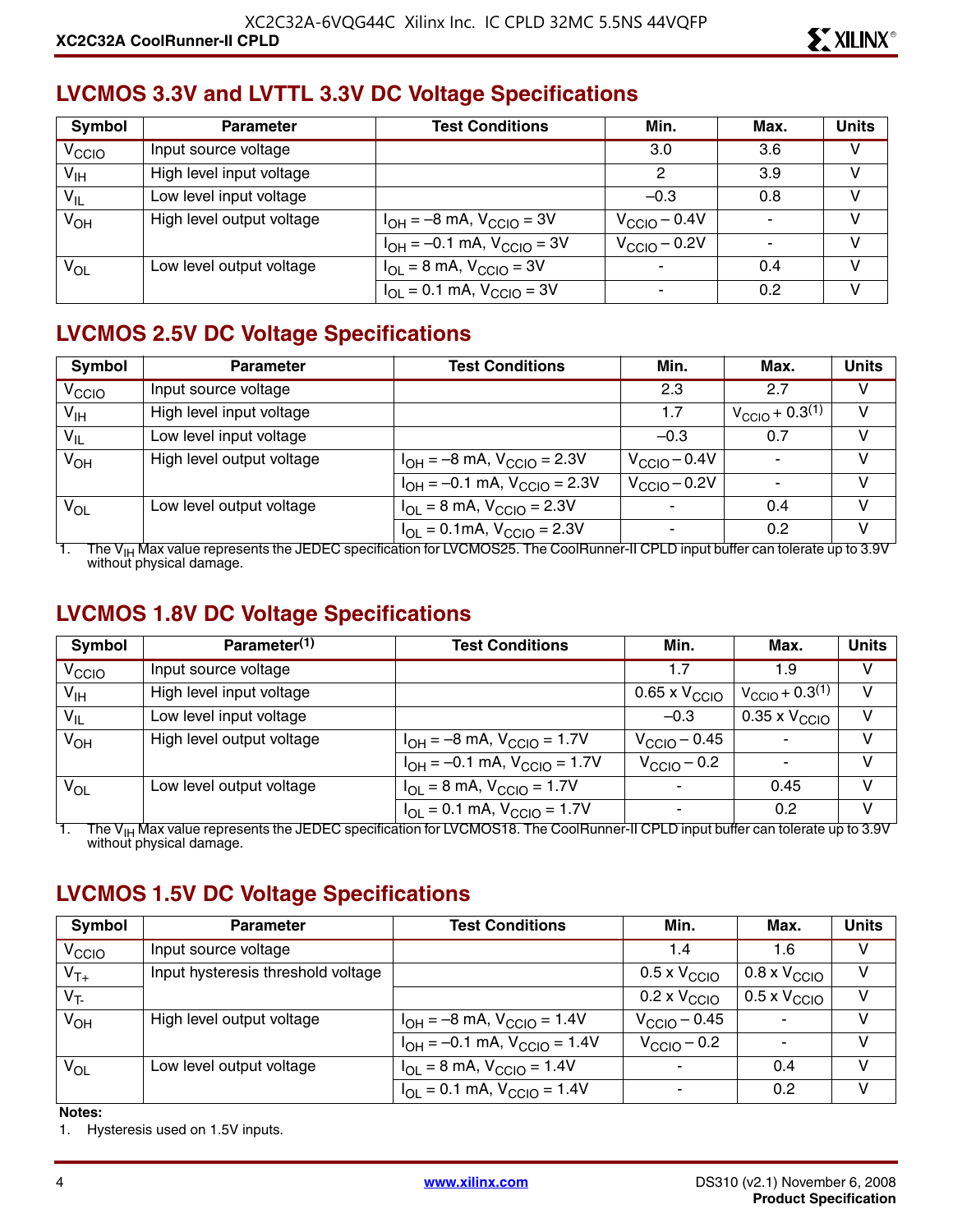#### **Schmitt Trigger Input DC Voltage Specifications**

| <b>Symbol</b>     | <b>Parameter</b>                   | <b>Test Conditions</b> | Min.                         | Max.                         | <b>Units</b> |
|-------------------|------------------------------------|------------------------|------------------------------|------------------------------|--------------|
| <sup>V</sup> CCIO | Input source voltage               |                        |                              | 3.9                          |              |
| $V_{T+}$          | Input hysteresis threshold voltage |                        | $0.5 \times V_{\text{CCIO}}$ | $0.8 \times V_{\text{CCIO}}$ |              |
| $V_T$             |                                    |                        | $0.2 \times V_{\text{CCIO}}$ | $0.5 \times V_{\text{CCIO}}$ |              |

#### **AC Electrical Characteristics Over Recommended Operating Conditions**

|                                               |                                                     |                          | $-4$                     |                          | -6                       |              |
|-----------------------------------------------|-----------------------------------------------------|--------------------------|--------------------------|--------------------------|--------------------------|--------------|
| <b>Symbol</b>                                 | <b>Parameter</b>                                    | Min.                     | Max.                     | Min.                     | Max.                     | <b>Units</b> |
| $T_{PD1}$                                     | Propagation delay single p-term                     |                          | $\overline{3.8}$         | L.                       | $\overline{5.5}$         | ns           |
| T <sub>PD2</sub>                              | Propagation delay OR array                          |                          | 4.0                      | $\overline{a}$           | 6.0                      | ns           |
| $\mathsf{T}_{\textsf{SUD}}$                   | Direct input register clock setup time              | 1.7                      | $\blacksquare$           | 2.2                      | $\blacksquare$           | ns           |
| $\mathsf{T}_{\mathsf{S}\mathsf{U}\mathsf{1}}$ | Setup time fast (single p-term)                     | 1.9                      | ÷,                       | 2.6                      | $\blacksquare$           | ns           |
| $T_{\mathsf{SU2}}$                            | Setup time (OR array)                               | $\overline{2.1}$         | $\overline{a}$           | 3.1                      | $\overline{a}$           | ns           |
| T <sub>HD</sub>                               | Direct input register hold time                     | 0.0                      | $\blacksquare$           | 0.0                      | $\blacksquare$           | ns           |
| $T_{\mathsf{H}}$                              | P-term hold time                                    | 0.0                      | ÷,                       | 0.0                      | $\blacksquare$           | ns           |
| $T_{CO}$                                      | Clock to output                                     |                          | 3.7                      | $\overline{a}$           | 4.7                      | ns           |
| $F_{TOGGLE}$ <sup>(1)</sup>                   | Internal toggle rate                                | $\overline{\phantom{a}}$ | 500                      | ä,                       | 300                      | <b>MHz</b>   |
| F <sub>SYSTEM1</sub> <sup>(2)</sup>           | Maximum system frequency                            | $\overline{\phantom{a}}$ | 323                      | $\overline{\phantom{a}}$ | 200                      | <b>MHz</b>   |
| F <sub>S</sub> YSTEM2 <sup>(2)</sup>          | Maximum system frequency                            |                          | 303                      | $\overline{a}$           | 182                      | <b>MHz</b>   |
| $F_{\text{EXT}1}^{(3)}$                       | Maximum external frequency                          |                          | 179                      | $\overline{a}$           | 137                      | <b>MHz</b>   |
| $F_{EXT2}^{(3)}$                              | Maximum external frequency                          | $\blacksquare$           | 172                      | $\overline{a}$           | 128                      | <b>MHz</b>   |
| T <sub>PSUD</sub>                             | Direct input register p-term clock setup time       | 0.4                      | $\overline{\phantom{a}}$ | 0.9                      | $\blacksquare$           | ns           |
| $\mathsf{T}_{\mathsf{PSU1}}$                  | P-term clock setup time (single p-term)             | 0.6                      | $\overline{\phantom{a}}$ | 1.3                      | $\blacksquare$           | ns           |
| T <sub>PSU2</sub>                             | P-term clock setup time (OR array)                  | 0.8                      | ÷,                       | 1.8                      | $\blacksquare$           | ns           |
| T <sub>PHD</sub>                              | Direct input register p-term clock hold time        | 1.5                      | $\overline{\phantom{a}}$ | 1.6                      | $\blacksquare$           | ns           |
| $\mathsf{T}_{\mathsf{PH}}$                    | P-term clock hold                                   | 1.3                      | ÷,                       | 1.2                      | $\blacksquare$           | ns           |
| T <sub>PCO</sub>                              | P-term clock to output                              | $\overline{a}$           | 5.0                      | $\overline{a}$           | 6.0                      | ns           |
| $T_{OE}/T_{OD}$                               | Global OE to output enable/disable                  |                          | 4.7                      | $\overline{a}$           | 5.5                      | ns           |
| T <sub>POE</sub> /T <sub>POD</sub>            | P-term OE to output enable/disable                  | $\blacksquare$           | 6.2                      | $\blacksquare$           | 6.7                      | ns           |
| $T_{\mathsf{MOE}}/T_{\mathsf{MOD}}$           | Macrocell driven OE to output enable/disable        | $\blacksquare$           | 6.2                      | ä,                       | 6.9                      | ns           |
| <b>T</b> <sub>PAO</sub>                       | P-term set/reset to output valid                    |                          | $\overline{5.5}$         | $\overline{a}$           | 6.8                      | ns           |
| $T_{AO}$                                      | Global set/reset to output valid                    |                          | 4.5                      | ÷,                       | 5.5                      | ns           |
| $\mathsf{T}_{\mathsf{SUEC}}$                  | Register clock enable setup time                    | 2.0                      | $\frac{1}{2}$            | 3.0                      | $\blacksquare$           | ns           |
| $T_{HEC}$                                     | Register clock enable hold time                     | 0.0                      | $\overline{a}$           | 0.0                      | $\overline{a}$           | ns           |
| $\mathsf{T}_{\mathsf{CW}}$                    | Global clock pulse width High or Low                | 1.4                      | $\overline{\phantom{0}}$ | 2.2                      | $\overline{\phantom{a}}$ | ns           |
| <b>T</b> <sub>PCW</sub>                       | P-term pulse width High or Low                      | 4.0                      | $\overline{\phantom{0}}$ | 6.0                      | $\blacksquare$           | ns           |
| <b>TAPRPW</b>                                 | Asynchronous preset/reset pulse width (High or Low) | 4.0                      | $\overline{a}$           | 6.0                      | $\overline{a}$           | ns           |
| $T_{\text{CONFIG}}^{(4)}$                     | Configuration time                                  | $\overline{\phantom{a}}$ | 50                       | $\blacksquare$           | 50                       | μs           |

**Notes:** 

1. F<sub>TOGGLE</sub> is the maximum clock frequency to which a T-Flip Flop can reliably toggle (see the CoolRunner-II family data sheet).<br>2. F<sub>SYSTEM1</sub> (1/T<sub>CYCLE</sub>) is the internal operating frequency for a device fully populated

2. F<sub>SYSTEM1</sub> (1/T<sub>CYCLE</sub>) is the internal operating frequency for a device fully populated with one 16-bit counter through one p-term per macrocell while  $F_{\text{SYSTEM2}}$  is through the OR array.

3. F<sub>EXT1</sub> (1/T<sub>SU1</sub>+T<sub>CO</sub>) is the maximum external frequency using one p-term while F<sub>EXT2</sub> is through the OR array.<br>4. Typical configuration current during T<sub>CONFIG</sub> is 500 µA.

Typical configuration current during  $T_{\text{CONFIG}}$  is 500  $\mu$ A.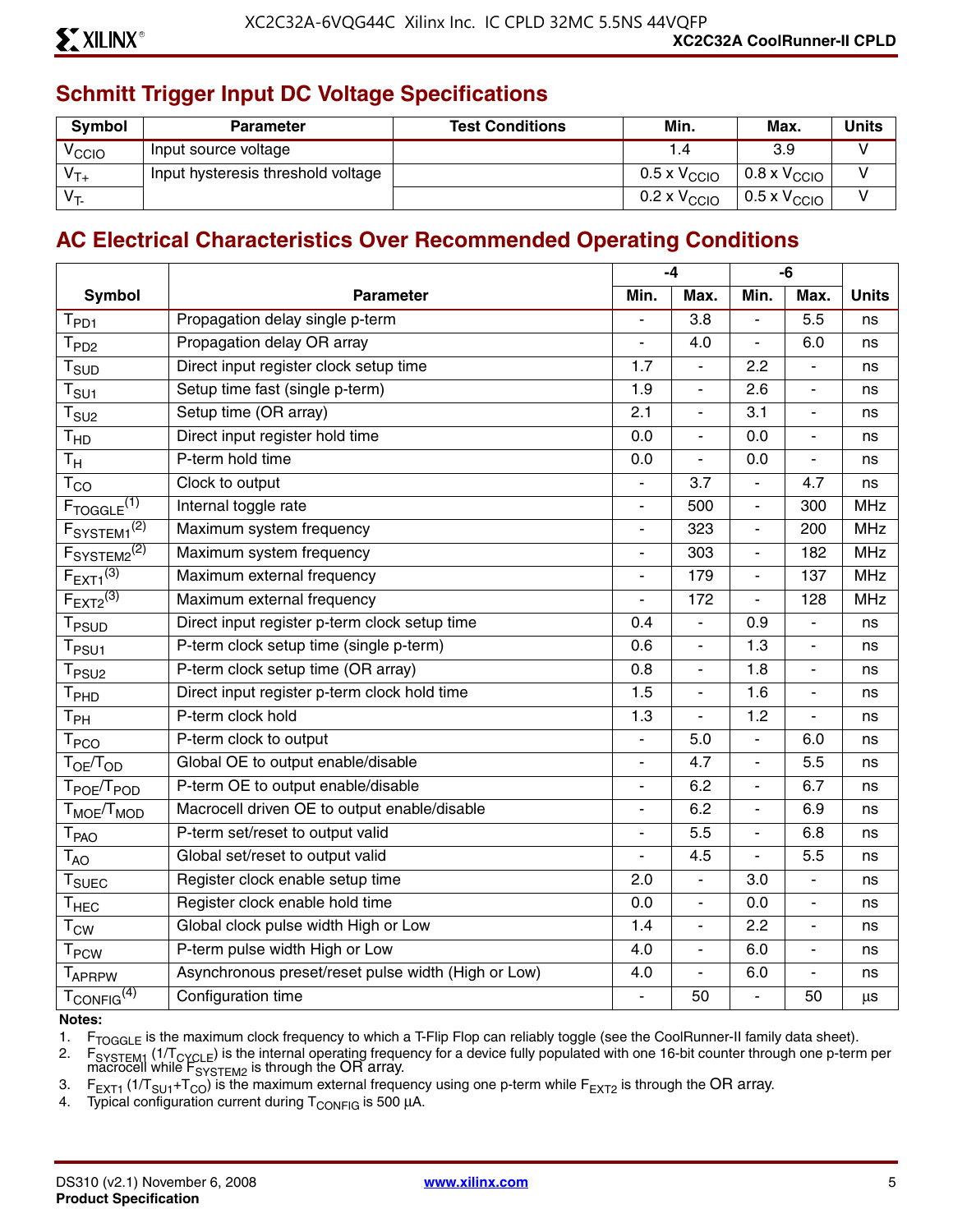## **Internal Timing Parameters**

|                              |                                          | $-4$                     |                |                              | -6             |              |
|------------------------------|------------------------------------------|--------------------------|----------------|------------------------------|----------------|--------------|
| <b>Symbol</b>                | Parameter <sup>(1)</sup>                 | Min.                     | Max.           | Min.                         | Max.           | <b>Units</b> |
| <b>Buffer Delays</b>         |                                          |                          |                |                              |                |              |
| $T_{IN}$                     | Input buffer delay                       | $\blacksquare$           | 1.3            | ÷,                           | 1.7            | ns           |
| <b>T</b> <sub>DIN</sub>      | Direct register input delay              | $\blacksquare$           | 1.5            | L.                           | 2.4            | ns           |
| $T_{GCK}$                    | Global Clock buffer delay                |                          | 1.3            |                              | 2.0            | ns           |
| $T_{\text{GSR}}$             | Global set/reset buffer delay            | $\blacksquare$           | 1.6            | $\overline{\phantom{0}}$     | 2.0            | ns           |
| $T_{\hbox{\scriptsize GTS}}$ | Global 3-state buffer delay              | $\overline{\phantom{a}}$ | 1.1            | $\overline{\phantom{0}}$     | 2.1            | ns           |
| T <sub>OUT</sub>             | Output buffer delay                      | $\overline{\phantom{a}}$ | 1.8            | $\blacksquare$               | 2.0            | ns           |
| $T_{EN}$                     | Output buffer enable/disable delay       | $\blacksquare$           | 2.9            | ÷,                           | 3.4            | ns           |
| <b>P-term Delays</b>         |                                          |                          |                |                              |                |              |
| $T_{CT}$                     | Control term delay                       | $\blacksquare$           | 1.3            | $\overline{\phantom{a}}$     | 1.6            | ns           |
| $T_{LOGI1}$                  | Single p-term delay adder                | $\blacksquare$           | 0.4            | ä,                           | 1.1            | ns           |
| T <sub>LOGI2</sub>           | Multiple p-term delay adder              | $\blacksquare$           | 0.2            | $\blacksquare$               | 0.5            | ns           |
| <b>Macrocell Delay</b>       |                                          |                          |                |                              |                |              |
| $T_{PDI}$                    | Input to output valid                    | $\overline{a}$           | 0.3            |                              | 0.7            | ns           |
| $T_{LDI}$                    | Setup before clock (transparent latch)   | $\blacksquare$           | 1.5            | L.                           | 2.5            | ns           |
| $\mathsf{T}_{\mathsf{SUI}}$  | Setup before clock                       | 1.5                      | $\blacksquare$ | 1.8                          | $\blacksquare$ | ns           |
| $T_{\rm HI}$                 | Hold after clock                         | 0.0                      | $\blacksquare$ | 0.0                          | $\blacksquare$ | ns           |
| $T_{ECSU}$                   | Enable clock setup time                  | 0.7                      |                | 1.7                          |                | ns           |
| T <sub>ECHO</sub>            | Enable clock hold time                   | 0.0                      |                | 0.0                          | $\blacksquare$ | ns           |
| $T_{COI}$                    | Clock to output valid                    | $\overline{\phantom{a}}$ | 0.6            | $\qquad \qquad \blacksquare$ | 0.7            | ns           |
| $T_{AOI}$                    | Set/reset to output valid                | $\overline{\phantom{a}}$ | 1.1            | $\overline{a}$               | 1.5            | ns           |
| <b>Feedback Delays</b>       |                                          |                          |                |                              |                |              |
| $T_F$                        | Feedback delay                           | $\blacksquare$           | 0.6            | $\overline{a}$               | 1.4            | ns           |
| <b>TOEM</b>                  | Macrocell to global OE delay             | $\blacksquare$           | 0.7            | $\overline{\phantom{0}}$     | 0.8            | ns           |
|                              | I/O Standard Time Adder Delays 1.5V CMOS |                          |                |                              |                |              |
| T <sub>HYS15</sub>           | Hysteresis input adder                   | $\overline{\phantom{a}}$ | 3.0            | $\overline{\phantom{a}}$     | 4.0            | ns           |
| T <sub>OUT15</sub>           | Output adder                             | $\overline{\phantom{a}}$ | 0.8            | $\overline{\phantom{a}}$     | 1.0            | ns           |
| T <sub>SLEW15</sub>          | Output slew rate adder                   |                          | 4.0            |                              | 5.0            | ns           |
|                              | I/O Standard Time Adder Delays 1.8V CMOS |                          |                |                              |                |              |
| T <sub>HYS18</sub>           | Hysteresis input adder                   | $\blacksquare$           | 3.0            | ä,                           | 4.0            | ns           |
| T <sub>OUT18</sub>           | Output adder                             | $\overline{\phantom{a}}$ | 0.0            | $\overline{\phantom{0}}$     | 0.0            | ns           |
| <b>T</b> <sub>SLEW</sub>     | Output slew rate adder                   |                          | 4.0            | $\overline{a}$               | 5.0            | ns           |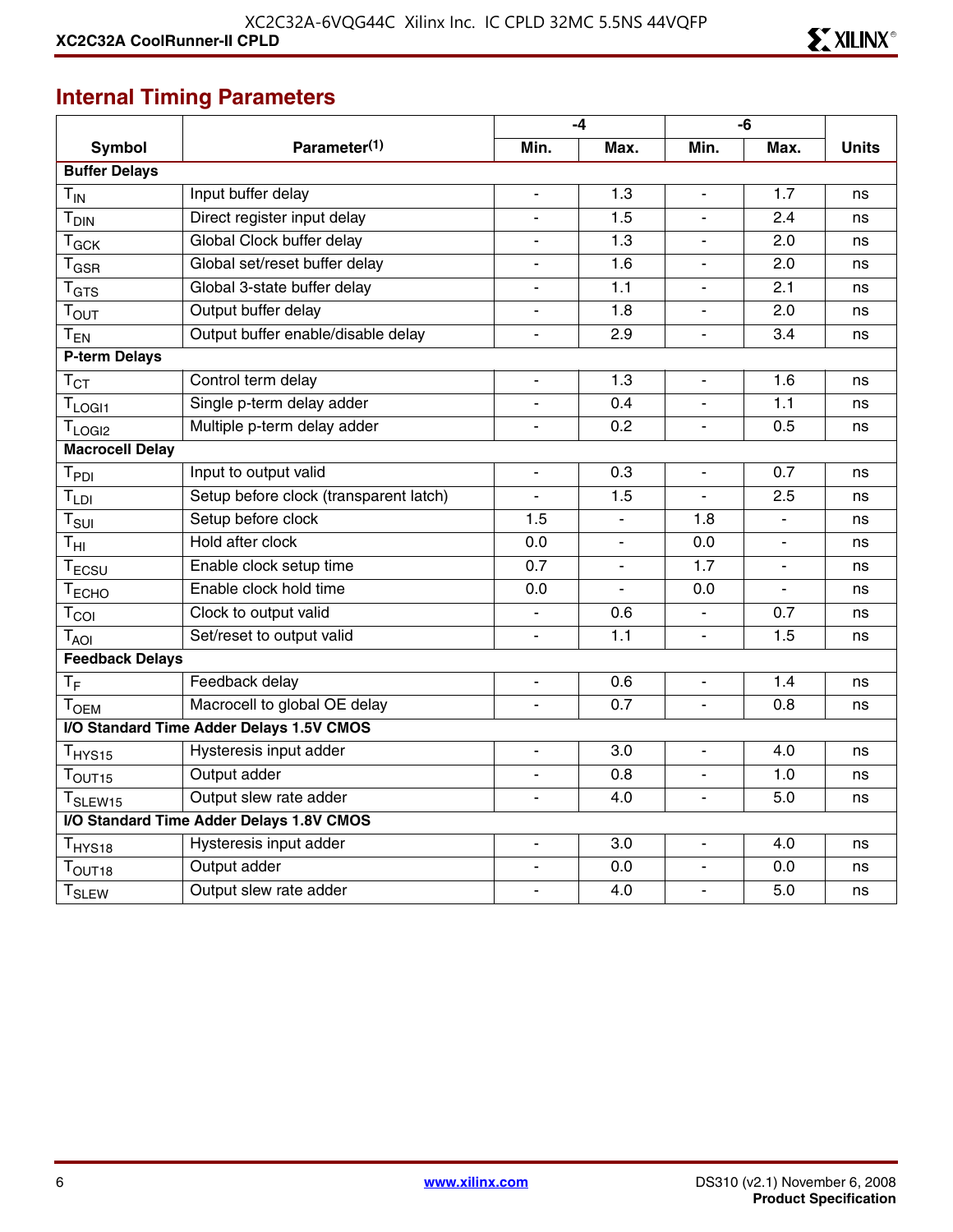## **Internal Timing Parameters** *(Continued)*

|                               |                                              | -4             |      |      | -6               |              |  |
|-------------------------------|----------------------------------------------|----------------|------|------|------------------|--------------|--|
| Symbol                        | Parameter <sup>(1)</sup>                     | Min.           | Max. | Min. | Max.             | <b>Units</b> |  |
|                               | I/O Standard Time Adder Delays 2.5V CMOS     |                |      |      |                  |              |  |
| $\mathsf{T}_{\mathsf{IN25}}$  | Standard input adder                         |                | 0.5  |      | 0.6              | ns           |  |
| $T_{HYS25}$                   | Hysteresis input adder                       | $\blacksquare$ | 3.0  |      | 4.0              | ns           |  |
| $T_{\text{OUT25}}$            | Output adder                                 | ۰              | 0.6  |      | 0.7              | ns           |  |
| T <sub>SLEW25</sub>           | Output slew rate adder                       |                | 4.0  |      | 5.0              | ns           |  |
|                               | I/O Standard Time Adder Delays 3.3V CMOS/TTL |                |      |      |                  |              |  |
| T <sub>IN33</sub>             | Standard input adder                         |                | 0.5  |      | 0.6              | ns           |  |
| $\mathsf{T}_{\mathsf{HYS}33}$ | Hysteresis input adder                       |                | 3.0  |      | 4.0              | ns           |  |
| Т <sub>ОUТ33</sub>            | Output adder                                 |                | 1.0  |      | 1.2 <sub>2</sub> | ns           |  |
| T <sub>SLEW33</sub>           | Output slew rate adder                       |                | 4.0  |      | 5.0              | ns           |  |

**Notes:** 

1. 1.5 ns input pin signal rise/fall.

#### **Switching Characteristics AC Test Circuit**



*Figure 2:* Derating Curve for T<sub>PD</sub>



**CL includes test fixtures and probe capacitance.** 

**1.5 nsec maximum rise/fall times on inputs.**

DS310\_03\_102108

*Figure 3:* **AC Load Circuit**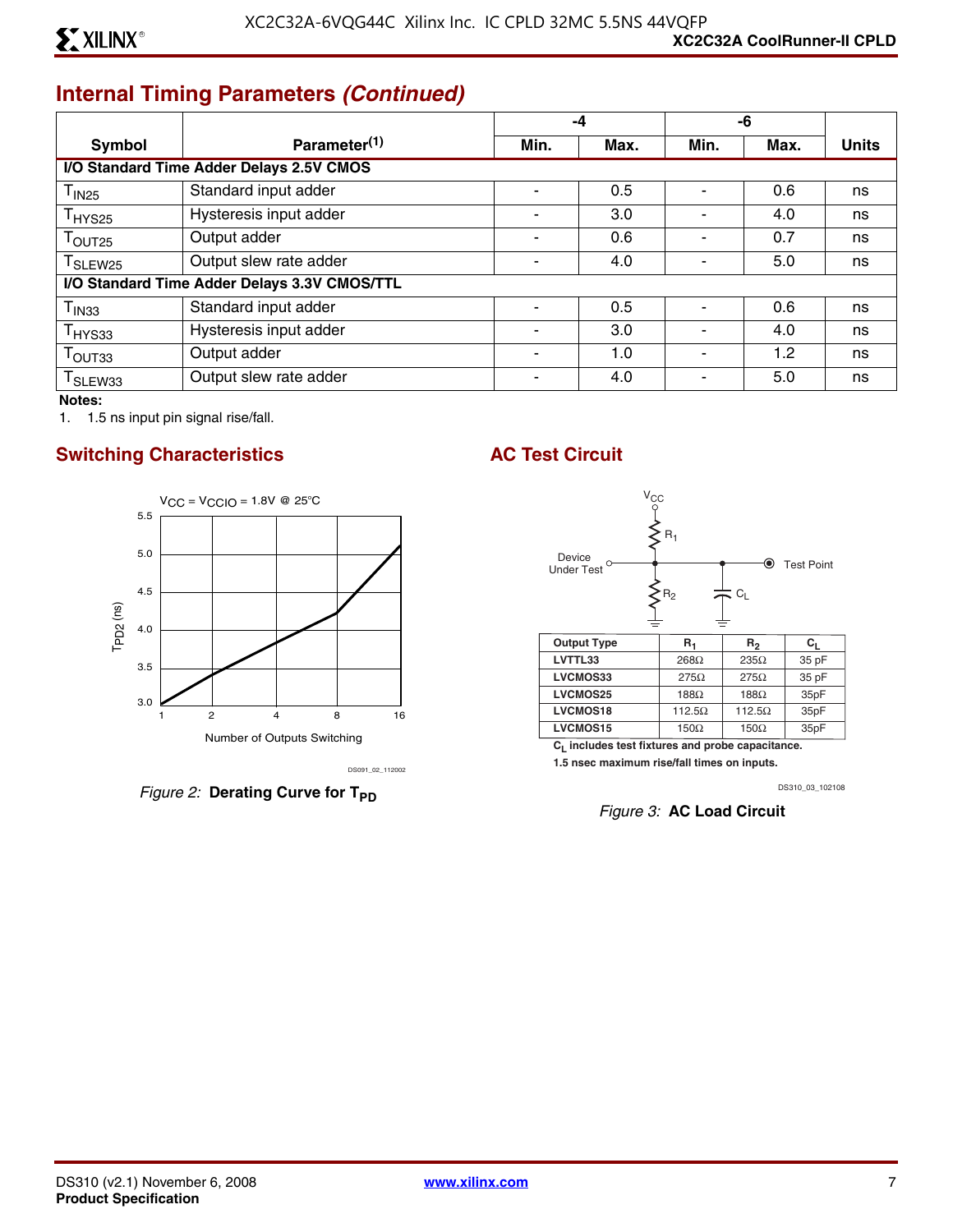#### **Typical I/O Output Curves**



## **Pin Descriptions**

| <b>Function Block</b> | <b>Macrocell</b>        | QFG32          | PC44 <sup>(1)</sup> | <b>VQ44</b> | <b>CP56</b>     | I/O Bank |
|-----------------------|-------------------------|----------------|---------------------|-------------|-----------------|----------|
|                       | 1                       |                | 44                  | 38          | $\overline{F1}$ | Bank 2   |
| 1                     | $\overline{2}$          |                | 43                  | 37          | E <sub>3</sub>  | Bank 2   |
|                       | 3                       |                | 42                  | 36          | E1              | Bank 2   |
| 1(GTS1)               | $\overline{\mathbf{4}}$ | 3              | 40                  | 34          | D <sub>1</sub>  | Bank 2   |
| 1(GTS0)               | 5                       | $\overline{2}$ | 39                  | 33          | C <sub>1</sub>  | Bank 2   |
| 1(GTS3)               | 6                       | 1              | 38                  | 32          | A <sub>3</sub>  | Bank 2   |
| 1(GTS2)               | $\overline{7}$          | 32             | 37                  | 31          | A2              | Bank 2   |
| 1(GSR)                | 8                       | 31             | 36                  | 30          | <b>B1</b>       | Bank 2   |
|                       | 9                       | 30             | 35                  | 29          | A1              | Bank 2   |
| 1                     | 10                      | 29             | 34                  | 28          | C <sub>4</sub>  | Bank 2   |
| 1                     | 11                      | 28             | 33                  | 27          | C <sub>5</sub>  | Bank 2   |
| 1                     | 12                      | 24             | 29                  | 23          | C <sub>8</sub>  | Bank 2   |
| 1                     | 13                      |                | 28                  | 22          | A10             | Bank 2   |
| 1                     | 14                      | 23             | 27                  | 21          | <b>B10</b>      | Bank 2   |
| 1                     | 15                      |                | 26                  | 20          | C10             | Bank 2   |
| 1                     | 16                      |                | 25                  | 19          | E <sub>8</sub>  | Bank 2   |
| $\overline{2}$        | $\mathbf{1}$            | $\overline{5}$ | 1                   | 39          | G <sub>1</sub>  | Bank 1   |
| $\overline{2}$        | $\overline{2}$          |                | $\overline{2}$      | 40          | F <sub>3</sub>  | Bank 1   |
| $\overline{2}$        | 3                       |                | 3                   | 41          | H1              | Bank 1   |
| $\overline{2}$        | $\overline{\mathbf{4}}$ |                | 4                   | 42          | G <sub>3</sub>  | Bank 1   |
| 2(GCKO)               | 5                       | 6              | 5                   | 43          | J1              | Bank 1   |
| 2(GCK1)               | 6                       | $\overline{7}$ | 6                   | 44          | K <sub>1</sub>  | Bank 1   |
| 2(GCK2)               | $\overline{7}$          | 8              | $\overline{7}$      | 1           | K <sub>2</sub>  | Bank 1   |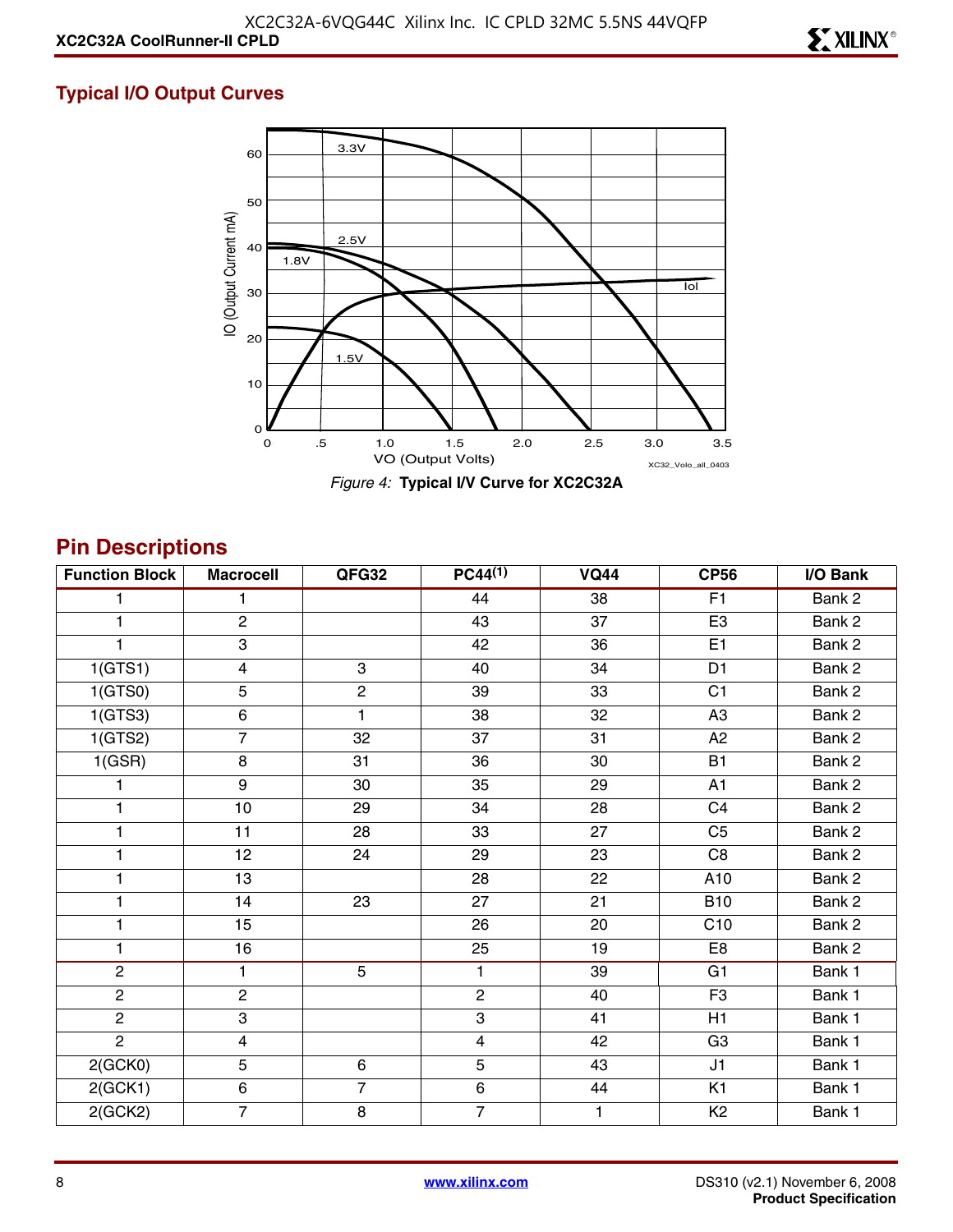#### **Pin Descriptions** *(Continued)*

| <b>Function Block</b> | <b>Macrocell</b> | QFG32 | $PC44^{(1)}$ | <b>VQ44</b> | <b>CP56</b>     | I/O Bank |
|-----------------------|------------------|-------|--------------|-------------|-----------------|----------|
| 2                     | 8                | 9     | 8            | 2           | K <sub>3</sub>  | Bank 1   |
| 2                     | 9                | 10    | 9            | 3           | H <sub>3</sub>  | Bank 1   |
| 2                     | 10               |       | 11           | 5           | K <sub>5</sub>  | Bank 1   |
| 2                     | 11               |       | 12           | 6           | H <sub>5</sub>  | Bank 1   |
| 2                     | 12               | 13    | 14           | 8           | H <sub>8</sub>  | Bank 1   |
| 2                     | 13               | 17    | 18           | 12          | K <sub>8</sub>  | Bank 1   |
| 2                     | 14               | 18    | 19           | 13          | H <sub>10</sub> | Bank 1   |
| 2                     | 15               | 19    | 20           | 14          | G <sub>10</sub> | Bank 1   |
| C.                    | 16               |       | 22           | 16          | F <sub>10</sub> | Bank 1   |

#### **Notes:**

1. This is an obsolete package type. It remains here for legacy support only.

2. GTS = global output enable, GSR = global set reset, GCK = global clock.

3. GTS, GSR, and GCK pins can also be used for general purpose I/O.

#### **XC2C32A Global, JTAG, Power/Ground, and No Connect Pins**

| Pin Type                                     | QFG32       | $PC44^{(1)(2)}$ | $VQ44^{(2)}$   | $CP56^{(2)}$                                          |
|----------------------------------------------|-------------|-----------------|----------------|-------------------------------------------------------|
| <b>TCK</b>                                   | 16          | 17              |                | K <sub>10</sub>                                       |
| TDI                                          | 14          | 15              | 9              | J10                                                   |
| <b>TDO</b>                                   | 25          | 30              | 24             | A6                                                    |
| <b>TMS</b>                                   | 15          | 16              | 10             | K9                                                    |
| Input Only                                   | 22 (bank 2) | 24 (bank 2)     | 18 (bank 2)    | D <sub>10</sub> (bank 2)                              |
| V <sub>CCAUX</sub> (JTAG supply voltage)     | 4           | 41              | 35             | D <sub>3</sub>                                        |
| Power internal $(V_{CC})$                    | 20          | 21              | 15             | G8                                                    |
| Power bank 1 I/O (V <sub>CCIO1</sub> )       | 12          | 13              | $\overline{7}$ | H6                                                    |
| Power bank 2 I/O (V <sub>CCIO2</sub> )       | 27          | 32              | 26             | C <sub>6</sub>                                        |
| Ground                                       | 11, 21, 26  | 10,23,31        | 4,17,25        | H4, F8, C7                                            |
| No connects                                  |             |                 |                | K4, K6, K7, H7,<br>E10, A7, A9, D8,<br>A5, A8, A4, C3 |
| Total user I/O (includes dual function pins) | 21          | 33              | 33             | 33                                                    |

#### **Notes:**

1. This is an obsolete package type. It remains here for legacy support only.

2. All packages pin compatible with larger macrocell densities.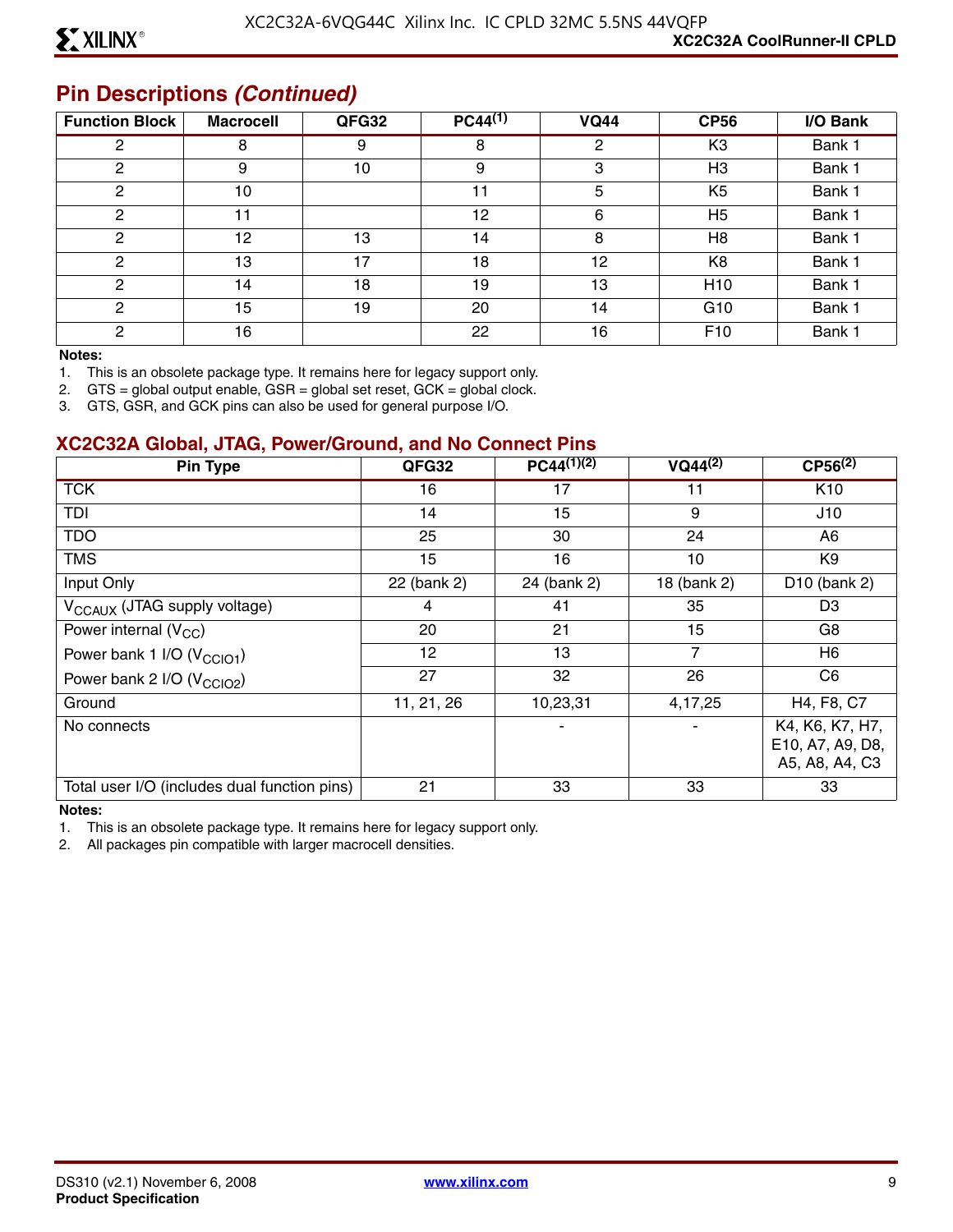#### **Ordering Information**

| <b>Part Number</b> | Pin/Ball<br>Spacing | $\mathsf{A}_{\mathsf{U}}^{\theta}$<br>(°C/Watt) | $\theta$ JC<br>(°C/Watt) | Package Type                      | Package Body<br><b>Dimensions</b> | <b>I/O</b> | Comm. (C)<br>$Ind. (I)^{(1)}$ |
|--------------------|---------------------|-------------------------------------------------|--------------------------|-----------------------------------|-----------------------------------|------------|-------------------------------|
| XC2C32A-4QFG32C    | 0.5 <sub>mm</sub>   | 35.5                                            | 24.0                     | Quad Flat No Lead; Pb-free        | 5mm x 5mm                         | 21         | C                             |
| XC2C32A-6OFG32C    | 0.5 <sub>mm</sub>   | 35.5                                            | 24.0                     | Quad Flat No Lead; Pb-free        | $5mm \times 5mm$                  | 21         | C                             |
| XC2C32A-4VQ44C     | 0.8 <sub>mm</sub>   | 47.7                                            | 8.2                      | Very Thin Quad Flat Pack          | $10mm \times 10mm$                | 33         | С                             |
| XC2C32A-6VQ44C     | 0.8 <sub>mm</sub>   | 47.7                                            | 8.2                      | Very Thin Quad Flat Pack          | $10mm \times 10mm$                | 33         | C                             |
| XC2C32A-4CP56C     | 0.5 <sub>mm</sub>   | 66.0                                            | 14.9                     | Chip Scale Package                | 6mm x 6mm                         | 33         | C                             |
| XC2C32A-6CP56C     | 0.5 <sub>mm</sub>   | 66.0                                            | 14.9                     | Chip Scale Package                | 6mm x 6mm                         | 33         | C                             |
| XC2C32A-4VQG44C    | 0.8 <sub>mm</sub>   | 47.7                                            | 8.2                      | Very Thin Quad Flat Pack; Pb-free | $10mm \times 10mm$                | 33         | C                             |
| XC2C32A-6VQG44C    | 0.8 <sub>mm</sub>   | 47.7                                            | 8.2                      | Very Thin Quad Flat Pack; Pb-free | $10$ mm $\times$ $10$ mm          | 33         | C                             |
| XC2C32A-4CPG56C    | 0.5 <sub>mm</sub>   | 66.0                                            | 14.9                     | Chip Scale Package; Pb-free       | 6mm x 6mm                         | 33         | С                             |
| XC2C32A-6CPG56C    | 0.5 <sub>mm</sub>   | 66.0                                            | 14.9                     | Chip Scale Package; Pb-free       | 6mm x 6mm                         | 33         | C                             |
| XC2C32A-6QFG32I    | 0.5 <sub>mm</sub>   | 35.5                                            | 24.0                     | Quad Flat No Lead; Pb-free        | $5mm \times 5mm$                  | 21         |                               |
| XC2C32A-6VQ44I     | 0.8 <sub>mm</sub>   | 47.7                                            | 8.2                      | Very Thin Quad Flat Pack          | $10mm \times 10mm$                | 33         |                               |
| XC2C32A-6CP56L     | 0.5 <sub>mm</sub>   | 66.0                                            | 14.9                     | Chip Scale Package                | 6mm x 6mm                         | 33         |                               |
| XC2C32A-6VQG44I    | 0.8 <sub>mm</sub>   | 47.7                                            | 8.2                      | Very Thin Quad Flat Pack; Pb-free | $10mm \times 10mm$                | 33         |                               |
| XC2C32A-6CPG56I    | 0.5 <sub>mm</sub>   | 66.0                                            | 14.9                     | Chip Scale Package; Pb-free       | 6mm x 6mm                         | 33         |                               |

#### **Notes:**

1.  $C =$  Commercial (TA = 0°C to +70°C); I = Industrial (TA =  $-40^{\circ}$ C to +85°C)



| 144 | Pb-Free Example: XC2C128 -4 TQ                |  |  | 144 |  |
|-----|-----------------------------------------------|--|--|-----|--|
|     | Device $\_\_$                                 |  |  |     |  |
|     | Speed Grade —<br>Package Type ——<br>Ph-Free - |  |  |     |  |
|     | Number of Pins                                |  |  |     |  |
|     | Temperature Range                             |  |  |     |  |

#### **Device Part Marking**



*Figure 5:* **Sample Package with Part Marking**

**Note:** Due to the small size of chip scale and quad flat no lead packages, the complete ordering part number cannot be included on the package marking. Part marking on chip scale and quad flat no lead packages by line are:

- Line  $1 = X$  (Xilinx logo) then truncated part number
- Line  $2 = Not$  related to device part number
- Line  $3$  = Not related to device part number
- Line  $4$  = Package code, speed, operating temperature, three digits not related to device part number. Package codes: C3 = CP56, C4 = CPG56, Q1 = QFG32.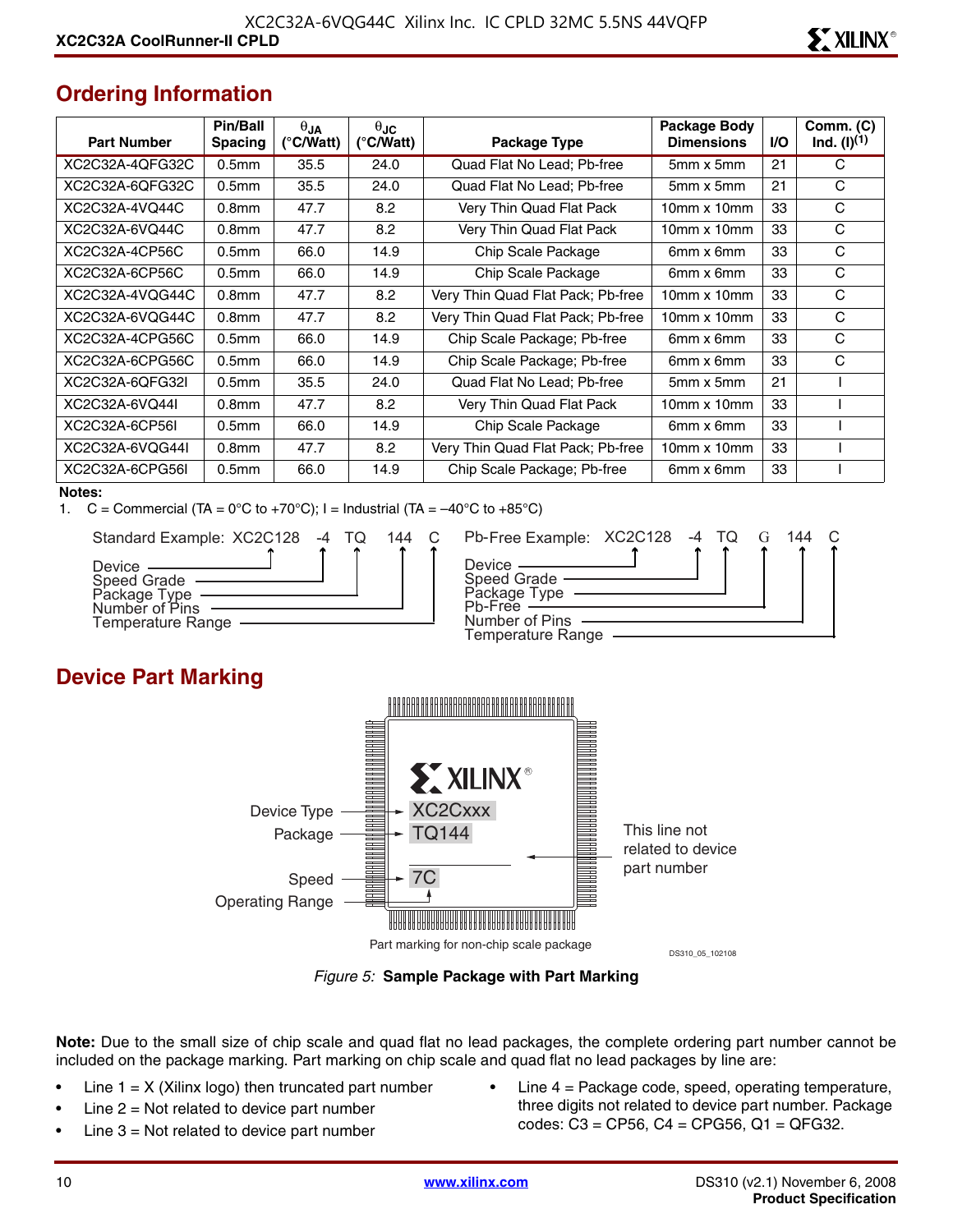



(1) - Global Output Enable (2) - Global Clock (3) - Global Set/Reset





*Figure 8:* **PC44 Package**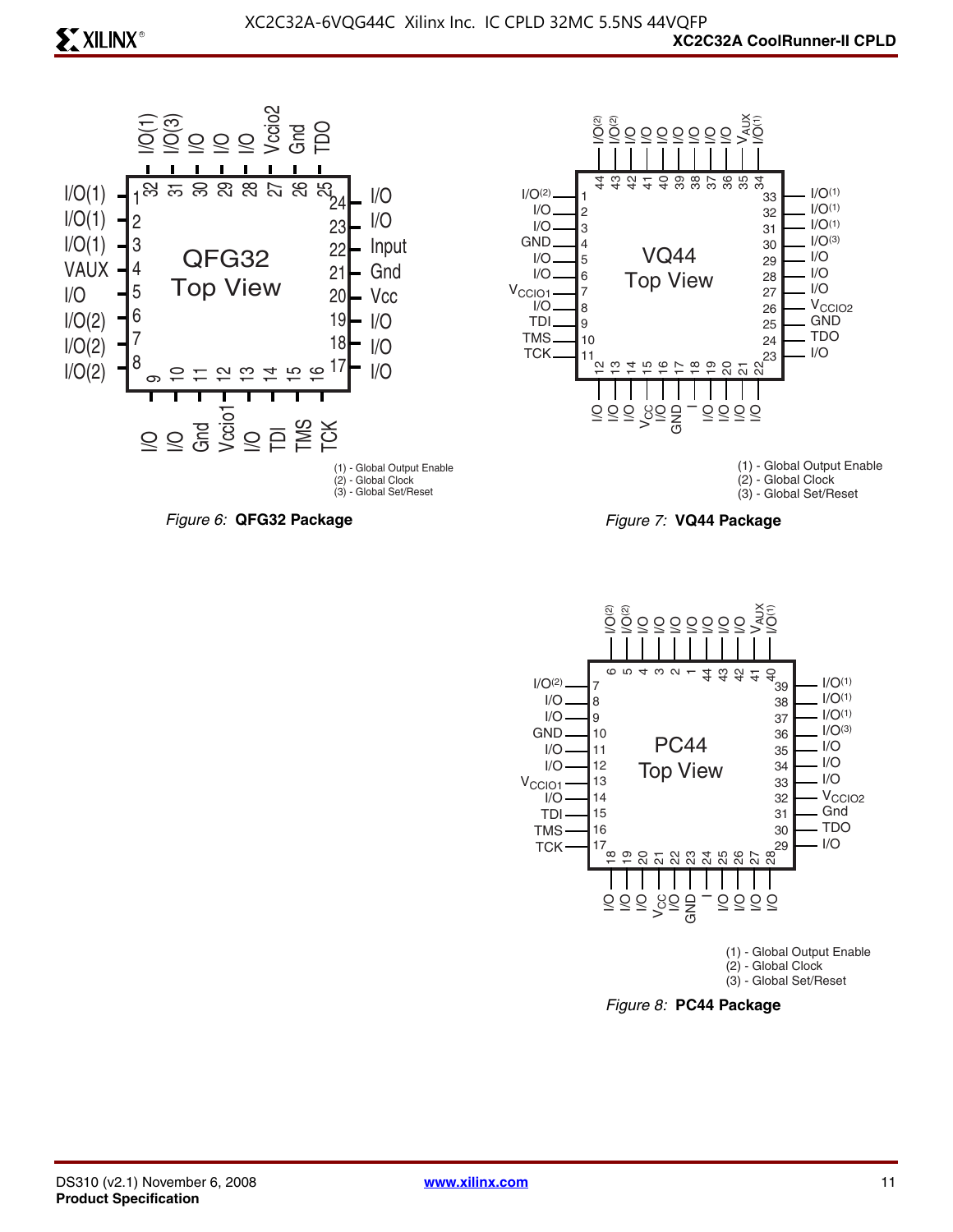

(1) - Global Output Enable

(2) - Global Clock (3) - Global Set/Reset

*Figure 9:* **CP56 Package**

#### **Warranty Disclaimer**

THESE PRODUCTS ARE SUBJECT TO THE TERMS OF THE XILINX LIMITED WARRANTY WHICH CAN BE VIEWED AT **<http://www.xilinx.com/warranty.htm>**. THIS LIMITED WARRANTY DOES NOT EXTEND TO ANY USE OF THE PRODUCTS IN AN APPLICATION OR ENVIRONMENT THAT IS NOT WITHIN THE SPECIFICATIONS STATED ON THE THEN-CURRENT XILINX DATA SHEET FOR THE PRODUCTS. PRODUCTS ARE NOT DESIGNED TO BE FAIL-SAFE AND ARE NOT WARRANTED FOR USE IN APPLICATIONS THAT POSE A RISK OF PHYSICAL HARM OR LOSS OF LIFE. USE OF PRODUCTS IN SUCH APPLICATIONS IS FULLY AT THE RISK OF CUSTOMER SUBJECT TO APPLICABLE LAWS AND REGULATIONS.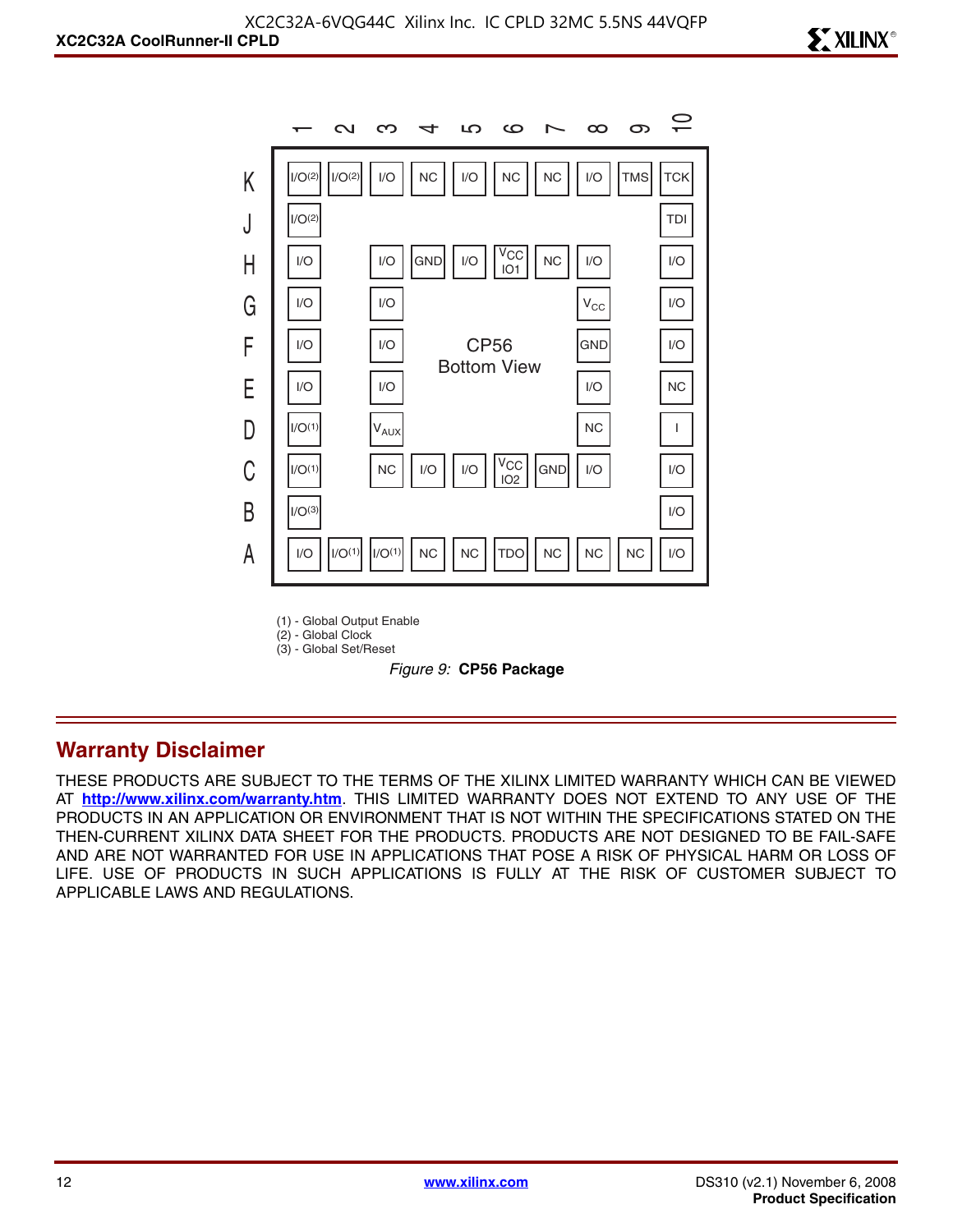#### **Additional Information**

Additional information is available for the following CoolRunner-II topics:

- XAPP784: Bulletproof CPLD Design Practices
- XAPP375: Timing Model
- XAPP376: Logic Engine
- XAPP378: Advanced Features
- XAPP382: I/O Characteristics
- XAPP389: Powering CoolRunner-II
- XAPP399: Assigning VREF Pins

#### **Revision History**

The following table shows the revision history for this document.

To access these and all application notes with their associated reference designs, click the following links and scroll down the page until you find the document you want:

**[CoolRunner-II CPLD Data Sheets and Application Notes](http://www.xilinx.com/support/documentation/coolrunner-ii.htm) [Device Packages](http://www.xilinx.com/support/documentation/package_specifications.htm)**

| Date     | <b>Version</b>   | <b>Revision</b>                                                                                                                                                                                                      |
|----------|------------------|----------------------------------------------------------------------------------------------------------------------------------------------------------------------------------------------------------------------|
| 6/15/04  | 1.0              | Initial Xilinx release.                                                                                                                                                                                              |
| 8/30/04  | 1.1              | Pb-free documentation                                                                                                                                                                                                |
| 10/01/04 | 1.2 <sub>1</sub> | Add Asynchronous Preset/Reset Pulse Width specification to AC Electrical Characteristics.                                                                                                                            |
| 11/08/04 | 1.3              | Product Release. No changes to documentation.                                                                                                                                                                        |
| 11/22/04 | 1.4              | Changes to output enable/disable specifications; changes to I <sub>CCSB</sub> .                                                                                                                                      |
| 02/17/05 | 1.5              | Changes to $f_{TOGGLE}$ , $t_{SLEW25}$ , and $t_{SLEW33}$                                                                                                                                                            |
| 03/07/05 | $1.6\,$          | Improvement of pin-to-pin logic delay, page 1. Modifications to Table 1, IOSTANDARDs.                                                                                                                                |
| 06/28/05 | 1.7              | Move to Product Specification. Change to T <sub>IN25</sub> , T <sub>OUT25</sub> , T <sub>IN33</sub> , and T <sub>OUT33</sub> .                                                                                       |
| 03/20/06 | 1.8              | Add Warranty Disclaimer. Add note to Pin Descriptions that GCK, GSR, and GTS pins can also<br>be used for general purpose I/O.                                                                                       |
| 02/15/07 | 1.9              | Change to $V_{H}$ specification for 2.5V and 1.8V LVCMOS. Change to $T_{OFM}$ for -4 speed<br>grade.                                                                                                                 |
| 03/08/07 | 2.0              | Fixed typo in note for $V_{II}$ for LVCMOS18; removed note for $V_{II}$ for LVCMOS33.                                                                                                                                |
| 11/06/08 | 2.1              | Added note to Pin Description tables to indicate the PC44 packages are obsolete. Removed<br>part numbers for devices in PC44 packages from ordering information. See Product<br>Discontinuation Notice xcn07022.pdf. |